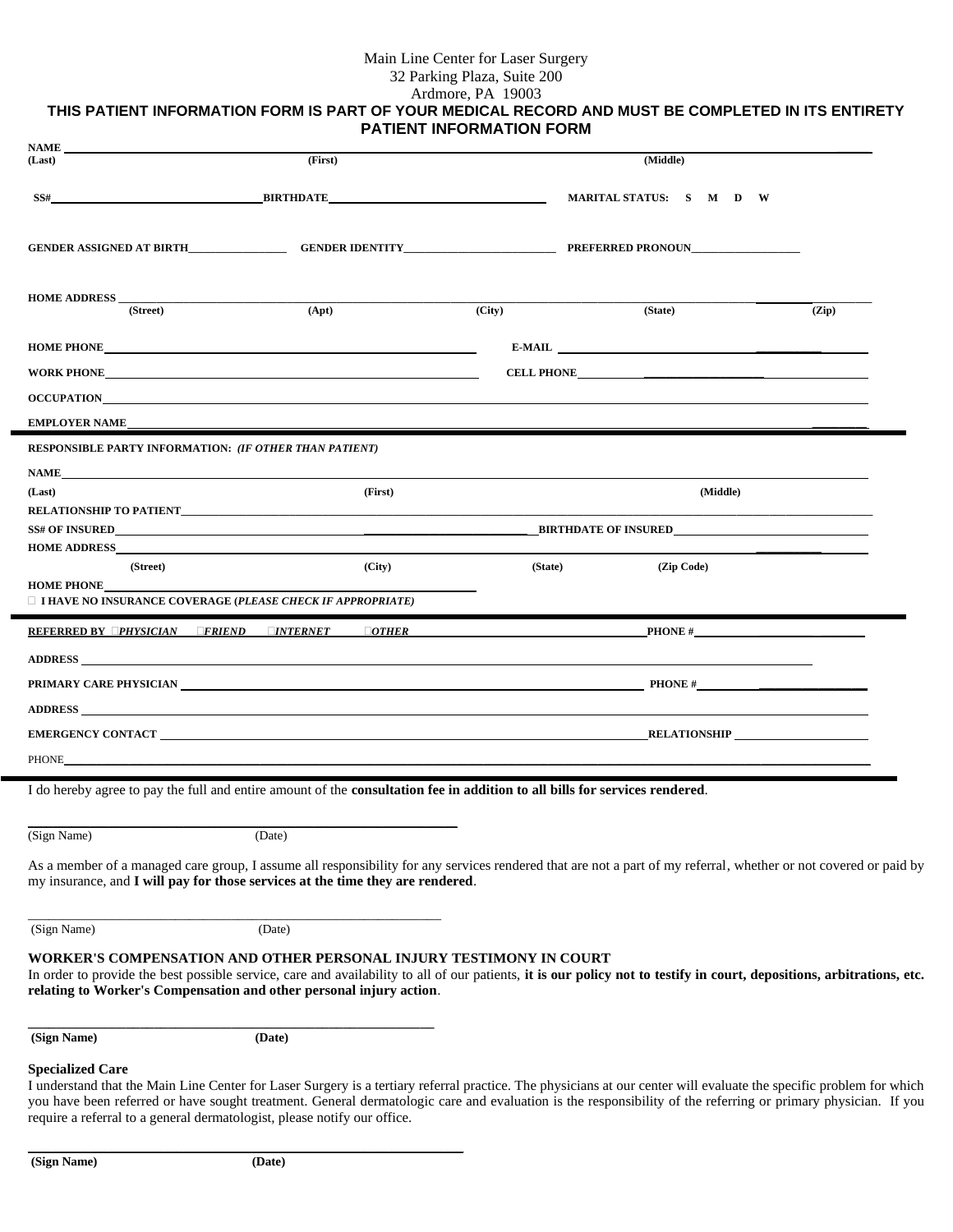| Reason for visit_<br><u> 1989 - Johann Stoff, amerikansk politiker (d. 1989)</u>                                                                                                                                                 |                                                   |
|----------------------------------------------------------------------------------------------------------------------------------------------------------------------------------------------------------------------------------|---------------------------------------------------|
| How long have you had this problem?<br>1990 - Andrea Maria Alexander Alexander Andrea Maria Alexander Alexander Alexander Alexander Alexander Alexander Alexander Alexander Alexander Alexander Alexander Alexander Alexander Al |                                                   |
|                                                                                                                                                                                                                                  | Name of General Dermatologist                     |
|                                                                                                                                                                                                                                  |                                                   |
|                                                                                                                                                                                                                                  |                                                   |
| Have you ever been on Accutane? YES NO If yes please also inform the doctor verbally                                                                                                                                             |                                                   |
|                                                                                                                                                                                                                                  |                                                   |
| Do you have or have a history of Cold Sores?<br><b>YES</b><br>N <sub>O</sub>                                                                                                                                                     |                                                   |
| Do you have or have a history of Scarring or Keloids? NO<br><b>YES</b>                                                                                                                                                           |                                                   |
| Have you recently had a hormonal work-up for excessive hair growth?                                                                                                                                                              | NO.                                               |
| Do you have regular menstrual cycles?<br>NO.<br>YES                                                                                                                                                                              |                                                   |
| Do/have you ever had permanent makeup/tattoos? NO                                                                                                                                                                                | YES If yes please also inform the doctor verbally |
| If yes where?<br>Eyeliner<br>Eyebrows                                                                                                                                                                                            |                                                   |
| Have you ever had Gold Therapy?<br>NO                                                                                                                                                                                            | YES If yes please also inform the doctor verbally |
| Are you pregnant at this time? NO<br><b>YES</b>                                                                                                                                                                                  |                                                   |
| Do you faint when having blood drawn? NO<br><b>YES</b>                                                                                                                                                                           |                                                   |
| SOCIAL HISTORY: (CHECK ALL THAT APPLY)<br>Do you smoke?<br>$\Box$ NO                                                                                                                                                             |                                                   |
| Do you use recreational drugs? □ NO □ YES - Frequency                                                                                                                                                                            |                                                   |
|                                                                                                                                                                                                                                  |                                                   |
|                                                                                                                                                                                                                                  |                                                   |
|                                                                                                                                                                                                                                  |                                                   |
| DRUG ALLERGIES: (LIST TYPE OF REACTION)                                                                                                                                                                                          |                                                   |
| $\Box$ ANESTHETICS                                                                                                                                                                                                               | $\Box$ ASPIRIN                                    |
| CODEINE                                                                                                                                                                                                                          | <b>ERYTHROMYCIN_</b>                              |
|                                                                                                                                                                                                                                  |                                                   |
| $\Box$ TETRACYCLINE                                                                                                                                                                                                              |                                                   |
| NON-DRUG ALLERGIES: D LATEX                                                                                                                                                                                                      |                                                   |
|                                                                                                                                                                                                                                  | $\Box$ OTHER (SPECIFY)                            |
|                                                                                                                                                                                                                                  |                                                   |
|                                                                                                                                                                                                                                  |                                                   |
| PRESENT/PAST MEDICAL HISTORY: (LIST CONDITIONS AND DATE)                                                                                                                                                                         |                                                   |
|                                                                                                                                                                                                                                  |                                                   |
|                                                                                                                                                                                                                                  |                                                   |
| ARE YOU CURRENTLY TAKING MEDICATION?                                                                                                                                                                                             |                                                   |
| $\Box$ YES $\Box$ NO IF SO, PLEASE LIST:                                                                                                                                                                                         |                                                   |
| SURGICAL HISTORY: (LIST TYPE, REASON FOR SURGERY, DATE, SURGEON)                                                                                                                                                                 |                                                   |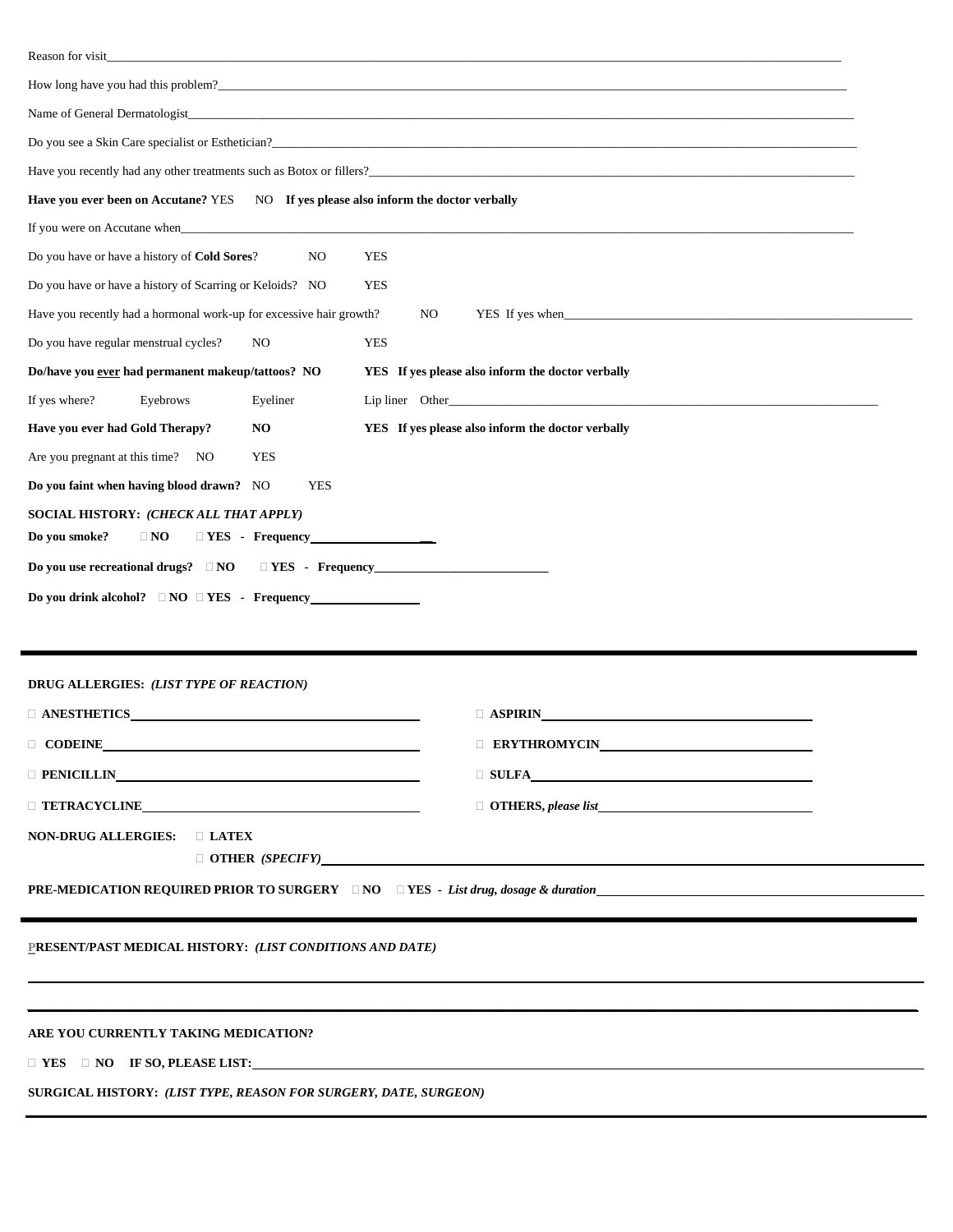## **REVIEW OF SYSTEMS AND PAST MEDICAL HISTORY OF PATIENT** *(CHECK ALL THAT APPLY; USE C. IF CURRENT, USE P IF PAST)*

#### **CONSTITUTIONAL SYMPTOMS:**

|       | Fever                           | Hair loss   |
|-------|---------------------------------|-------------|
|       | Weight loss                     | Weight gain |
|       | Chills                          | Tremor      |
|       | <b>Nutritional Deficiencies</b> |             |
|       | Other, specify                  |             |
| EYES: |                                 |             |
|       | Cataracts                       | Glaucoma    |
|       | Evestrain                       | Blurring    |
|       | Inflammation                    |             |
|       | Wear glasses                    |             |
|       | Wear contacts                   |             |
|       | Other, specify                  |             |
|       | Date of last eye exam           |             |
|       |                                 |             |

## **EARS, NOSE, MOUTH, THROAT:**

| Hearing difficulty         |                  |
|----------------------------|------------------|
| Pain                       | Discharge        |
| Tinnitus (ringing in ears) |                  |
| <b>Dizziness</b>           | Wear hearing aid |
| <b>Sinusitis</b>           | Postnasal drip   |
| Obstruction                |                  |
| <b>Gum Disease</b>         |                  |
| Chronic sores              |                  |
| Herpes simplex infections  |                  |
| Soreness                   | Redness          |
| <b>Hoarseness</b>          |                  |
| Other, specify             |                  |
|                            |                  |

## **CARDIOVASCULAR:**

| Palpitation<br>Stroke<br><b>INTEGUMENTARY:</b><br><b>Rheumatic Fever</b><br>Pacemaker<br>Pain<br><b>Faintness</b><br>Skin cancer $(s)$<br>High blood pressure<br>Acne<br>Heart surgery<br>Warts<br>Edema (swelling)<br>Eczema<br>Heart valve replacement<br>Loss of Pigment<br>Other, specify<br>Contact dermatitis |                                                 |  |
|---------------------------------------------------------------------------------------------------------------------------------------------------------------------------------------------------------------------------------------------------------------------------------------------------------------------|-------------------------------------------------|--|
|                                                                                                                                                                                                                                                                                                                     |                                                 |  |
|                                                                                                                                                                                                                                                                                                                     |                                                 |  |
|                                                                                                                                                                                                                                                                                                                     | <b>Hives</b>                                    |  |
|                                                                                                                                                                                                                                                                                                                     | Psorias                                         |  |
|                                                                                                                                                                                                                                                                                                                     | Cystic                                          |  |
|                                                                                                                                                                                                                                                                                                                     |                                                 |  |
|                                                                                                                                                                                                                                                                                                                     |                                                 |  |
| Malignant Melanoma<br><b>INFECTIOUS:</b>                                                                                                                                                                                                                                                                            | Scarring/keloids<br>Herpes simplex (cold sores) |  |
| <b>HIV</b> Positive<br>AIDS Virus                                                                                                                                                                                                                                                                                   |                                                 |  |
| Hepatitis                                                                                                                                                                                                                                                                                                           |                                                 |  |

# **RESPIRATORY:** Asthma Chest pain

| $\mathbb{R}^2$              | Emphysema _______ Tuberculosis         |                   |
|-----------------------------|----------------------------------------|-------------------|
|                             | Lung disease                           |                   |
| $\overline{\phantom{a}}$    | Breathing disorder                     |                   |
|                             | Bronchitis, chronic                    |                   |
| $\mathbb{R}^n$              | Sputum, with blood                     |                   |
|                             | Cough, chronic                         |                   |
| $\sim$ 10 $\pm$             | Upper respiratory infection, chronic   |                   |
| $\sim 100$                  | Other, specify <b>Exercise</b>         |                   |
|                             | <b>GASTROINTESTINAL:</b>               |                   |
| $\overline{\phantom{a}}$    | Ulcer<br>Pain                          |                   |
| $\mathcal{L}_{\mathcal{A}}$ | Nausea                                 | Constipation      |
| $\overline{\phantom{a}}$    | Diarrhea<br>$\sim$                     | Vomiting          |
|                             | Appetite decrease                      |                   |
|                             | Colon/intestinal disorder              |                   |
|                             |                                        |                   |
|                             | <b>GENITOURINARY:</b>                  |                   |
|                             |                                        |                   |
| $\overline{\phantom{a}}$    | Discharge ________ Urgency             |                   |
|                             | <b>Sores</b>                           | Incontinence      |
| $\mathcal{L}(\mathcal{L})$  | Hesitancy                              |                   |
| $\overline{\phantom{a}}$    | Herpes simplex infections              |                   |
| $\overline{\phantom{a}}$    |                                        |                   |
|                             | <b>MUSCULOSKELETAL:</b>                |                   |
|                             | Arthritis                              | Lupus             |
| $\overline{\phantom{a}}$    | Joint pain<br>$\overline{\phantom{0}}$ | Lupus of the skin |
| $\mathbb{R}^n$              | Weakness _______ Joint swelling        |                   |
| $\overline{\phantom{a}}$    | Joint replacement                      |                   |
|                             | Cold sensitivity                       |                   |
|                             |                                        |                   |
|                             | <b>INTEGUMENTARY:</b>                  |                   |
|                             | Skin cancer(s)                         |                   |
|                             | Acne                                   | Hives             |
|                             | Warts                                  | Psoriasis         |
|                             | Eczema                                 | Cystic Acne       |
|                             | Loss of Pigment                        |                   |
|                             | Contact dermatitis                     |                   |
|                             | Malignant Melanoma                     |                   |
|                             | Scarring/keloids                       |                   |
|                             |                                        |                   |

\_\_\_\_\_\_\_\_\_\_\_\_\_\_\_\_\_\_\_\_\_\_\_\_\_\_\_\_\_\_\_\_\_\_\_\_\_\_\_\_\_\_\_\_\_\_\_\_\_\_\_\_\_\_\_\_\_\_\_\_\_\_\_\_\_\_\_\_\_\_\_\_\_\_\_\_\_\_\_\_\_\_\_\_\_\_\_\_\_\_\_\_\_\_\_\_\_\_\_\_\_\_\_\_\_\_\_\_\_\_\_\_\_\_\_\_\_\_\_\_\_\_\_\_\_\_\_\_\_\_\_\_\_\_\_\_\_\_\_\_\_\_\_\_\_\_\_\_\_\_\_\_\_\_\_

\_\_\_\_\_\_\_\_\_\_\_\_\_\_\_\_\_\_\_\_\_\_\_\_\_\_\_\_\_\_\_\_\_\_\_\_\_\_\_\_\_\_\_\_\_\_\_\_\_\_\_\_\_\_\_\_\_\_\_\_\_\_\_\_\_\_\_\_\_\_\_\_\_\_\_\_\_\_\_\_\_\_\_\_\_\_\_\_\_\_\_\_\_\_\_\_\_\_\_\_\_\_\_\_\_\_\_\_\_\_\_\_\_\_\_\_\_\_\_\_\_\_\_\_\_\_\_\_\_\_\_\_\_\_\_\_\_\_\_\_\_\_\_\_\_\_\_\_\_\_\_\_\_\_\_

**NEUROLOGICAL:** Headaches \_\_\_\_\_\_\_ Convulsions **Seizures Migraine** headaches **Epilepsy Fainting spells** Memory loss **C** Other, specify **PSYCHIATRIC:** Stress Depression Nightmares **Insomnia Anxiety 1988 1988 1999 1999 1999 1999 1999 1999 1999 1999 1999 1999 1999 1999 1999 1999 1999 1999 1999 1999 1999 1999 1999 1999 1999 1999 1999 1999 1999 1999 1 Treatment of psychological disorder C** Other, specify **ENDOCRINE:** *I*Thyroid disorder *Meridian* Diabetes mellitus **Excessive hair, face/body C** Other, specify **HEMATOLOGIC/LYMPHATIC: Anemia Letter** Bruise easily **Excessive bleeding** Blood clots **Leaper** Excessive bleeding **C** Other, specify **ALLERGIC/IMMUNOLOGIC: 1988 Asthma Legisland Frequent** infections **Allergies** Thyroiditis **1983** Vitiligo **1984** Addison's Disease **Pernicious anemia Hay Fever** Other, specify **MALES ONLY:** Urinary difficulties **Prostatic problems FEMALES ONLY:** *Chronic vaginal infections* **Currently pregnant** *Currently taking oral contraceptives* 

Date of last menses

**Herpes Zoster (shingles)** *City* Other, specify

**CANCER(S):** *(LIST TYPE, DATE, TREATMENT)*

**DO YOU HAVE ANY FAMILY HISTORY OF SKIN CANCERS/MELANOMA?**\_\_\_\_\_\_\_\_\_\_\_\_\_\_\_\_\_\_\_\_\_\_\_\_\_\_\_\_\_\_\_\_\_\_\_\_\_\_\_\_\_\_\_\_\_\_\_\_\_\_\_\_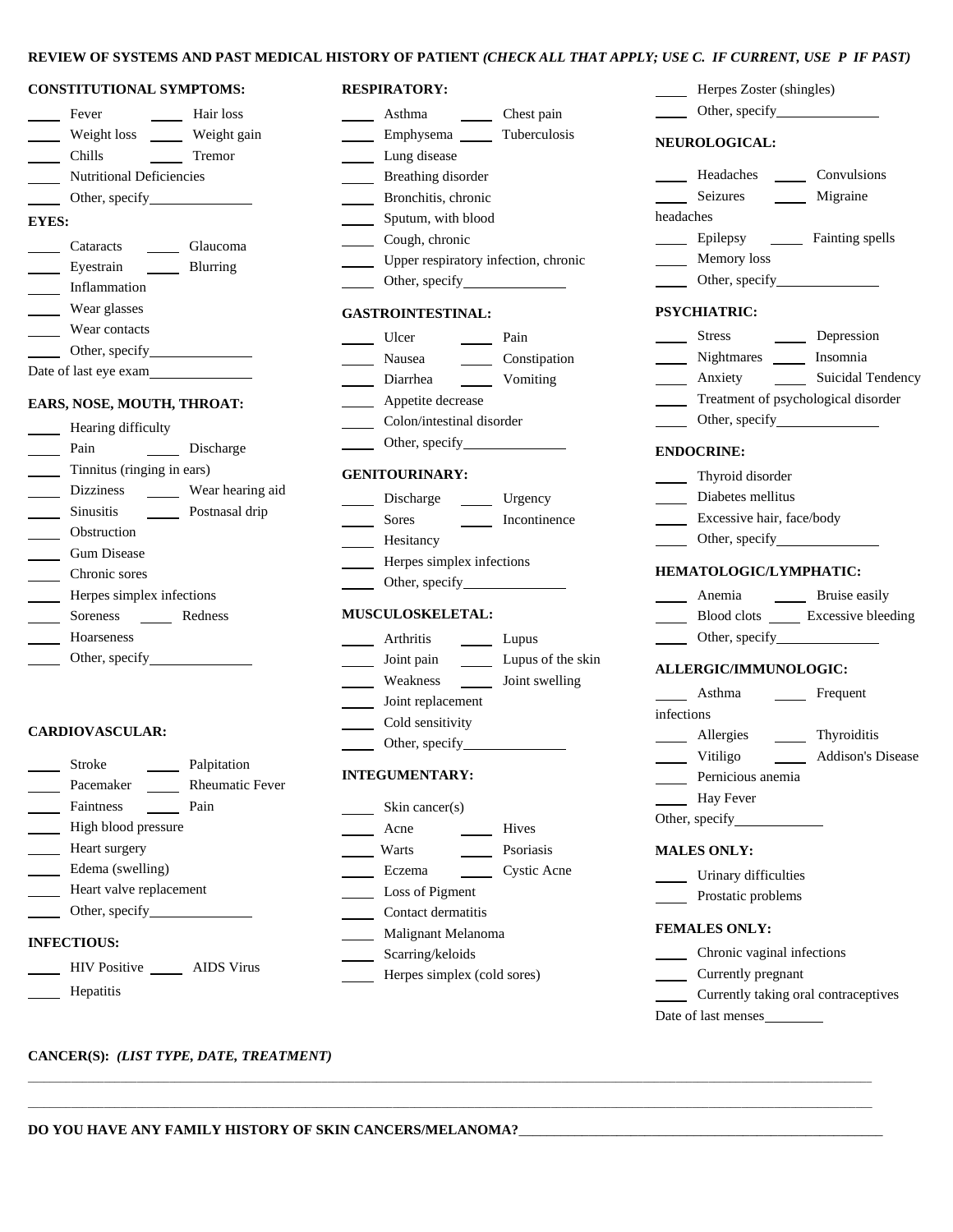## **PATIENT INFORMATION FORM**

# **THE PRACTICE FINANCIAL POLICY WILL BE GIVEN TO PATIENTS AT THE TIME OF REGISTRATION. ALL PATIENTS MUST SIGN THIS FORM.**

# **OUR PRACTICE FINANCIAL POLICY**

The physicians and staff at our office are dedicated to providing you with the best possible care and service, and regard your understanding of our financial policies as an essential element of your care and treatment. To assist you, we have the following financial policy. If you have any questions, please feel free to discuss them with our staff.

Unless other arrangements have been made by either yourself or your health coverage carrier, full payment is due at the time of service. For your convenience, we accept Visa, MasterCard, American Express, Discover, Cash and Personal checks.

# **YOUR INSURANCE**

We have made prior arrangements with some insurers and other health plans. We will bill those plans with whom we have an agreement and will collect any required co-payment at the time of service. The copayment will be collected when you arrive for your appointment. In the event your health plan determines a service to be Anot covered@, you will be responsible for the complete charge. In that event, you will receive a statement at the time of service and payment is due at the time of service.

If you have insurance coverage with a plan with which we do not have a prior agreement, we will prepare a statement for you to attach to your insurance claim form for processing of payment. In this case, the insurance carrier will send the payment directly to you. Therefore, charges for your care and treatment are due at the time service is rendered.

Any balance due is your responsibility and is due upon receipt of a statement from our office.

# **MINOR PATIENTS**

For all services rendered to minor patients, the adult accompanying the patient is responsible for payment.

## **MISSED APPOINTMENTS**

In order to provide the best possible service and availability to all our patients, we ask that you please call us as early as possible if you know you will need to reschedule your appointment.

*I have read and understand the financial policy of the practice and I agree to be bound by its items. I also understand and agree that such terms may be amended from time-to-time by the practice.* 

\_\_\_\_\_\_\_\_\_\_\_\_\_\_\_\_\_\_\_\_\_\_\_\_\_\_\_\_\_\_\_\_\_\_\_\_\_\_\_\_\_\_\_\_\_\_\_\_\_\_\_\_\_\_\_\_\_\_\_\_\_\_\_

*(Signature of the Patient or Responsible Party) (Date)*

\_\_\_\_\_\_\_\_\_\_\_\_\_\_\_\_\_\_\_\_\_\_\_\_\_\_\_\_\_\_\_\_\_\_\_\_\_\_\_\_\_\_\_\_\_\_\_\_\_\_\_\_\_\_\_\_\_\_\_\_\_\_\_ *(Please Print the Name of the Patient)*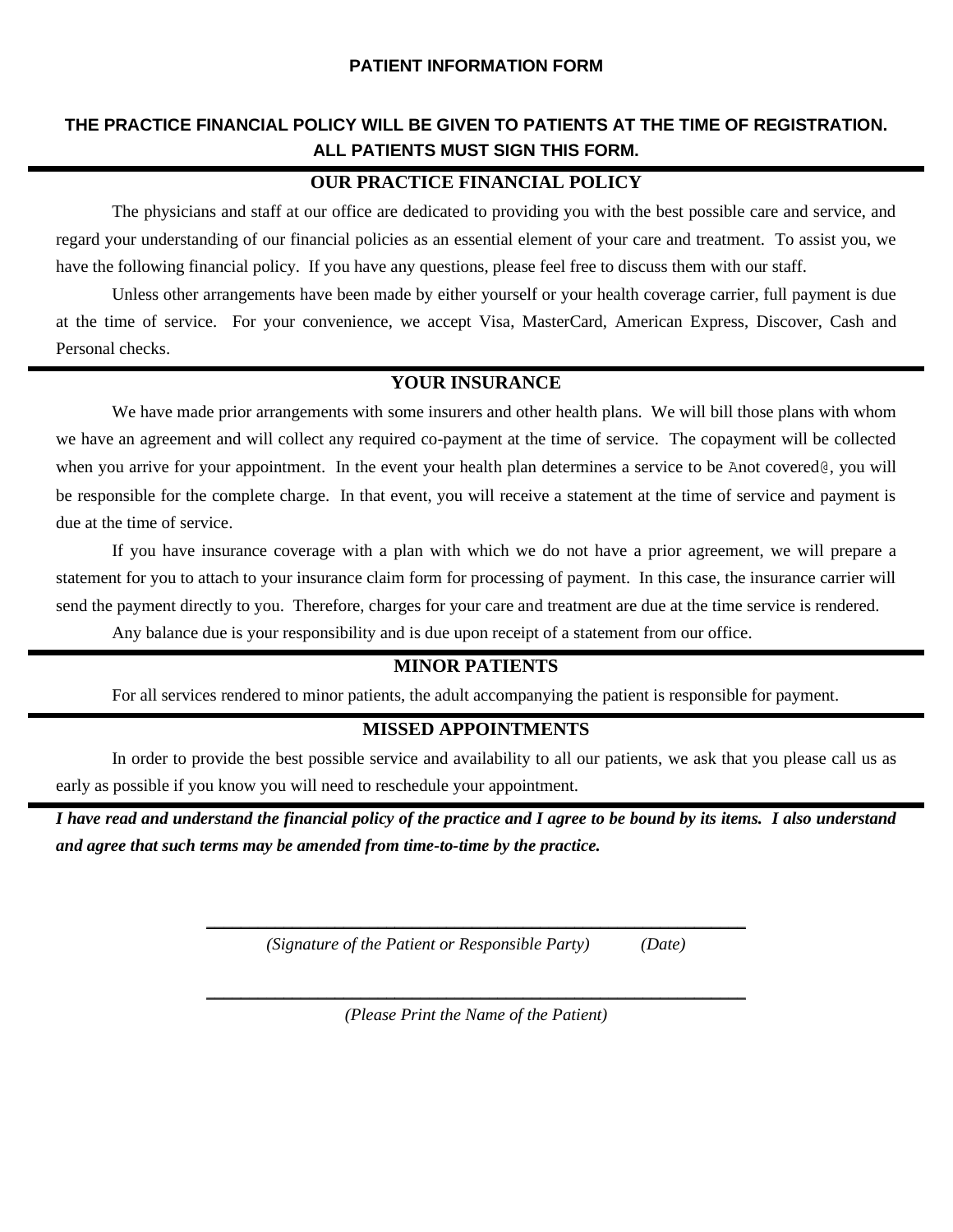Main Line Center for Laser Surgery 32 Parking Plaza, Suite 200 Ardmore, PA 19003 (610) 645-5551

# **OUR CANCELLATION POLICY**

We do understand that there are times when you are unable to keep an appointment and need to reschedule. We ask that you kindly advise us · at least 24 hours in advance. This will enable us to fill the appointment slot with someone from our wait list, and you will NOT be charged .

However, if you cancel an appointment within 24 hours or fail to show up for an appointment, you will be required to pay in full to make a future appointment. If you subsequently fail to provide adequate notice or fail to show up again, your payment will be held and NOT refunded and NOT put towards future appointments.

Thank you in advance for your cooperation.

Patient Signature Date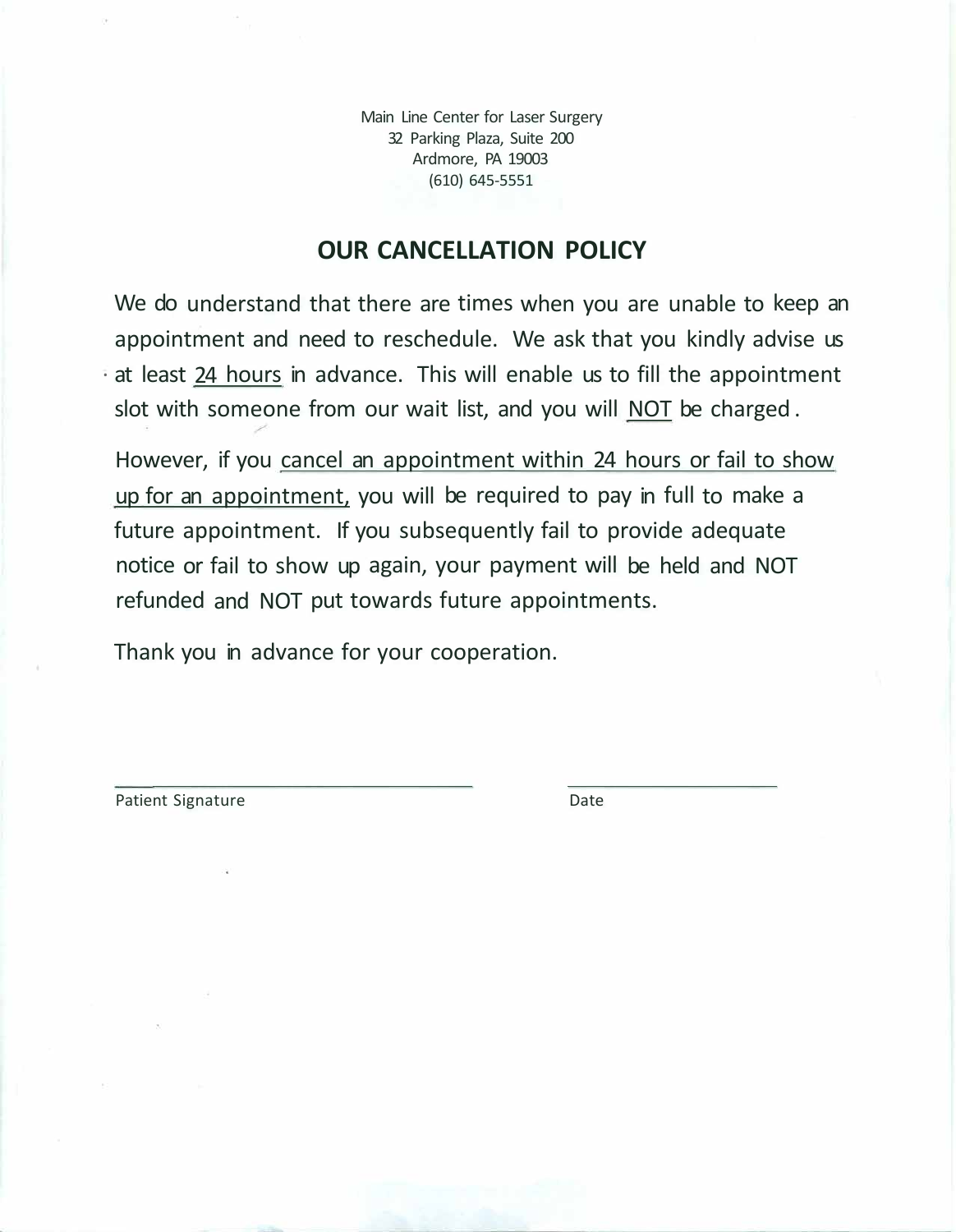## **Notice of Privacy Practices This Notice Describes How Medical Information About You May Be Used And Disclosed And How You Can Get Access To This Information Please Review It Carefully**

## **Effective September 23, 2013**

#### **Introduction**

As a covered entity, as defined under the Health Insurance Portability and Accountability Act (HI PAA) of I 996, as amended, Main Line Center for Laser Surgery (the "Practice"), we are required by law to maintain the privacy of your protected health information. This Notice of Privacy Practices (the "Notice") sets forth our obligations and your rights regarding the use and disclosure of your protected health information. Protected health information is individually identifiable health information that the Practice or its business associates maintain or transmit in any form or medium, including verbal conversations and written or electronic information. Individually identifiable health infomrntion is infomrntion that identifies you, or could reasonably be used to identify you, and that relates to your past, present or future (a) physical or mental health, (b) provision of health care, or (c) payment for such health care.

## **The Practice's Duties Regarding This Notice**

The Practice must give you this Notice to explain the uses and disclosures of your protected health information, to advise you of your rights with respect to your protected health information, and to explain the Practice's legal duties and privacy practices with respect to your protected health information under HlPAA and\_,,i:s:lated regulations. The Practice is required to abide by the tem1s of the Notice currently in effect. The Practice reserves the right to change the terms of this Notice and make the new provisions applicable to all protected health information that it maintains. In the event the Practice changes this Notice in a significant manner, the Practice will distribute a revised notice within 60 days of the effective date of the change. Remember- the Practice does not maintain all of your medical information. Your health care plan (e.g., health insurance) also maintains some of your information. You should contact your health plan directly if you have any questions about medical information maintained by them.

#### **How Your Protected Health Information May Be Used or Disclosed For Treatment, Payment and Health Care Operations**

The confidentiality of your protected health information is very important to us. The Practice is able to use or disclose your protected health information for treatment, payment, and health care operations as explained below. Other uses and disclosures of your protected health information are explained in later sections of this Notice.

#### **Treatment**

Treatment means the coordination or management of health care and related services by one or more health care providers. For example, the Practice may disclose, for treatment purposes, protected health information to a health care provider such as another physician, hospital, pharmacist or nurse involved in your care.

#### **Payment**

The Practice may use and disclose protected health information so that we or others may bill and receive payment from you, an insurance company or a third party for the treatment and services you received. For example, we may give your health plan information about you so that they will pay for your treatment.

#### **Health Care Operations**

We may use and disclose protected health information for health care operations purposes. These uses and disclosures are necessary to make sure that all of our patients receive quality care and to operate and manage our office. For example, we may use and disclose information to make sure the dermatological care you receive is of the highest quality. We also may share information with other entities that have a relationship with you (for example, your health plan) for their health care operation activities.

#### **Other Information**

The Practice will take reasonable steps and apply safeguards to limit the permitted or required uses and disclosures of your protected health information to the minimum amount necessary to accomplish the task. The descriptions listed above do not include every possible use or disclosure that is permitted or required by law. The descriptions given are only intended to provide you with information about the various ways that the Practice may use or disclose your protected health information and to give you some examples.

## **Other Permitted or Required Uses and Disclosures**

Other than treatment, payment and health care operations, the Practice is permitted or required by law to use or disclose your protected health information in other ways described below.

#### **Appointment Reminders, Treatment Alternatives and Health Related Benefits and Services**

The Practice also may use your protected health information to contact you to provide appointment reminders or information about treatment alternatives or other health-related benefits and services that may be of interest to you.

#### **Research**

Under certain circumstances, we may use and disclose protected health information for research. For example, a research project may involve comparing the health of patients who received one treatment to those who received another for the same condition. Before we use or disclose protected health information for research, the project will go through a special approval process and there are limitations on how your protected health information may be used for research purposes. The Practice may also seek your authorization for the use of PHI for research.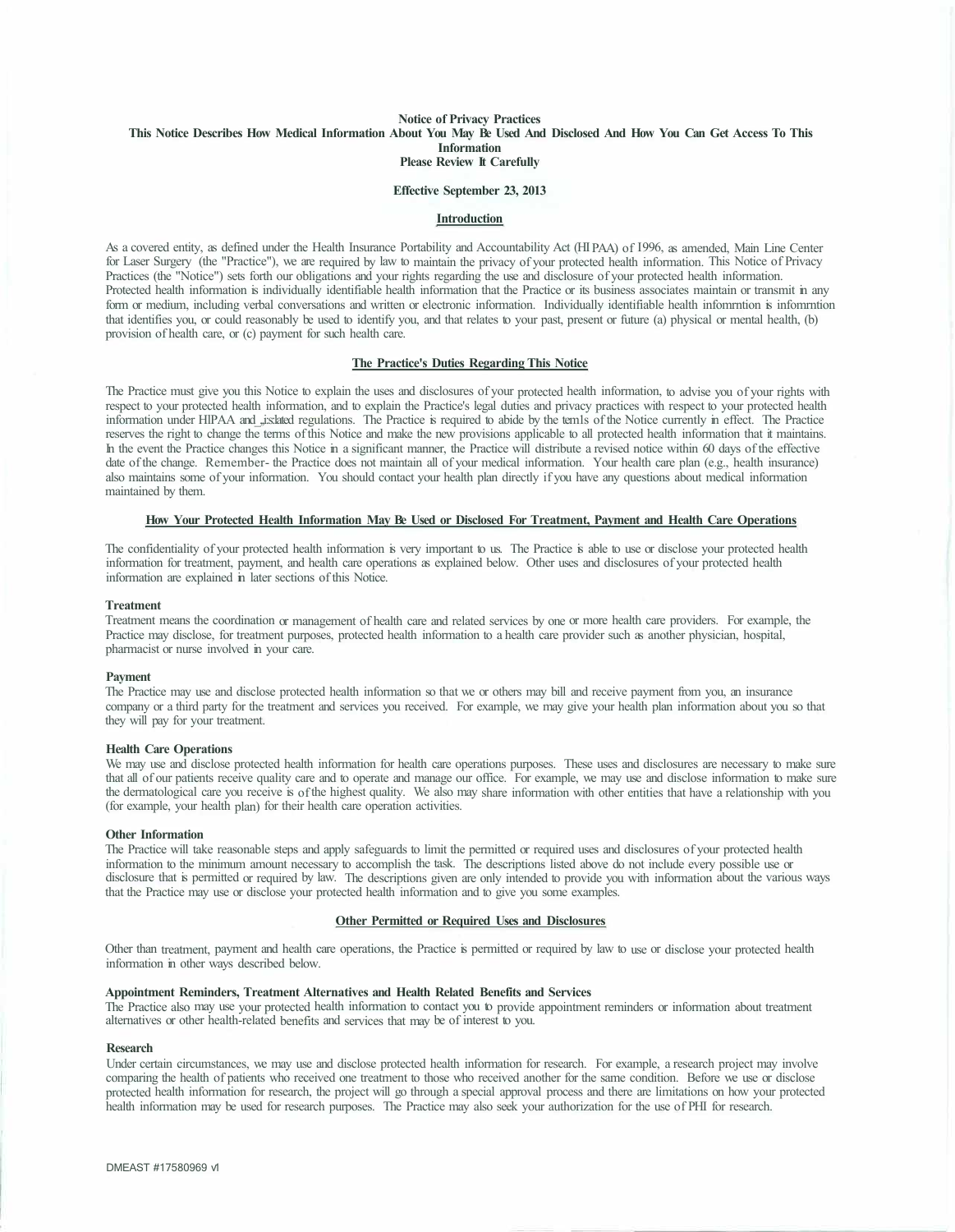#### To You or Certain Other Individuals

Your own protected health information may be disclosed to you or to your personal representative who is an individual, under applicable law, authorized to make health care decisions on your behalf. For example, a parent is generally the personal representative of a minor child. This Practice may disclose your protected health information to a family member, other relative, close personal friend or other person identified by you. The protected health information that is disclosed must be directly relevant to the family member or other person's involvement with your health care. The requirements are that you must be present or available prior to the use or disclosure and (a) agree, (b) have the opportunity to object or ( c) the Practice may determine, based on the circumstances and its professional judgment, to make the disclosure. If you are not present or are incapacitated, the Practice may use its professional judgment to determine whether the disclosure of protected health information is in your best interests. If the Practice makes this determination, it may disclose only your protected health information that is directly relevant to the individual's involvement with your health care.

The Practice may, in certain situations, use or disclose your protected health information to notify, or assist in notifying, a family member, personal representative or other person involved in your care of your location or condition. If you do not want this information to be shared, you may request that these disclosures be restricted as outlined later in this Notice.

#### **To Business Associates**

The Practice works with different organizations that perform a variety of services on its behalf. The organizations, or Business Associates, perform specific functions and services for the Practice. For example, we may use another company to perform billing services on our behalf. Services also include consulting, legal, financial, and management activities. The Practice may disclose protected health information to its Business Associates for the permitted functions or services, but only if the Practice receives assurances through a written contract or agreement that the Business Associate will properly safeguard the information.

#### **In A Limited Data Set**

A limited data set contains protected health information from which direct identifiers such as name and social security number have been removed, but indirect identifiers such as date of service have been kept. Information in a limited data set may be used or disclosed for research, public health or health care operations. The information may be disclosed only if the Practice has entered into an agreement with the recipient that establishes its permitted uses or disclosures.

### **As Required by Law and for Public Benefit**

Protected health information may be:

- Used or disclosed as required by law and in compliance with the requirements of the law, including disclosures to the Secretary of Health and Human Services for the purpose of determining compliance with the privacy standards;
- Disclosed to an authorized public health authority for specified reasons such as to prevent or control disease, injury, or disability; to report child abuse or neglect; to report the safety or effectiveness of FDA-related products such as medication; and to notify a person at risk of contracting or spreading a communicable disease;
- Disclosed to an authorized government authority if the disclosure is about victims of abuse, neglect, or domestic violence;
- Disclosed to authorized health oversight agencies for activities such as audits, investigations, inspections, and licensure requirements necessary for oversight of the health care system and various government benefit programs;
- Disclosed for judicial and administrative proceedings such as responses to court orders and court-ordered warrants, to subpoenas issued, to discovery requests, or other lawful processes;
- Disclosed to a law enforcement official for a law enforcement purpose;
- Disclosed to federal officials for national security reasons;
- Disclosed to coroners or medical examiners for purposes of identifying a deceased individual and to funeral directors to carry out their duties;
- Used or disclosed to an organ and tissue procuring or transplant organization to facilitate donation transplantation;
- Used or disclosed for research purposes if certain requirements are met;
- Used or disclosed as necessary to prevent or lessen a serious or imminent threat to the health and safety of person or the public;
- Disclosed to comply with workers' compensation or other similar laws;
- Disclosed to comply with laws related to military service or veterans' affairs; and
- Disclosed to a public or private entity authorized by law or by its charter to assist in disaster relief efforts.

In most situations, reasonable measures will be taken to limit the use and disclosure of protected health information to the individuals who need it and to the amount necessary to perforn1 a particular function.

## **Other Uses and Disclosures Only in Accordance with Your Authorization**

Other than the uses or disclosures of your protected health information that are permitted or required by law, the Practice may not use or disclose your protected health information unless you authorize the Practice to do so by completing a written authorization. As a result, uses and disclosures of protected health information for marketing purposes and disclosures that constitute a sale of protected health information will be made only with your express written authorization. Please note that the Practice does not use your protected health information for marketing or fundraising purposes. You may revoke your authorization at any time to stop future uses or disclosures; however, the revocation will not apply to the extent that the Practice has already made uses or disclosures in reliance on your authorization. Your revocation will also not be effective to the extent that the authorization was given as a condition of obtaining insurance coverage if another law gives the insurer the right to contest a claim under the policy or the right to contest the policy itself. Once your protected health information has been disclosed pursuant to your authorization, the privacy protections under HIPAA may no longer apply to the disclosed health information and that information may be redisclosed by the recipient without your or the Practice's knowledge or authorization.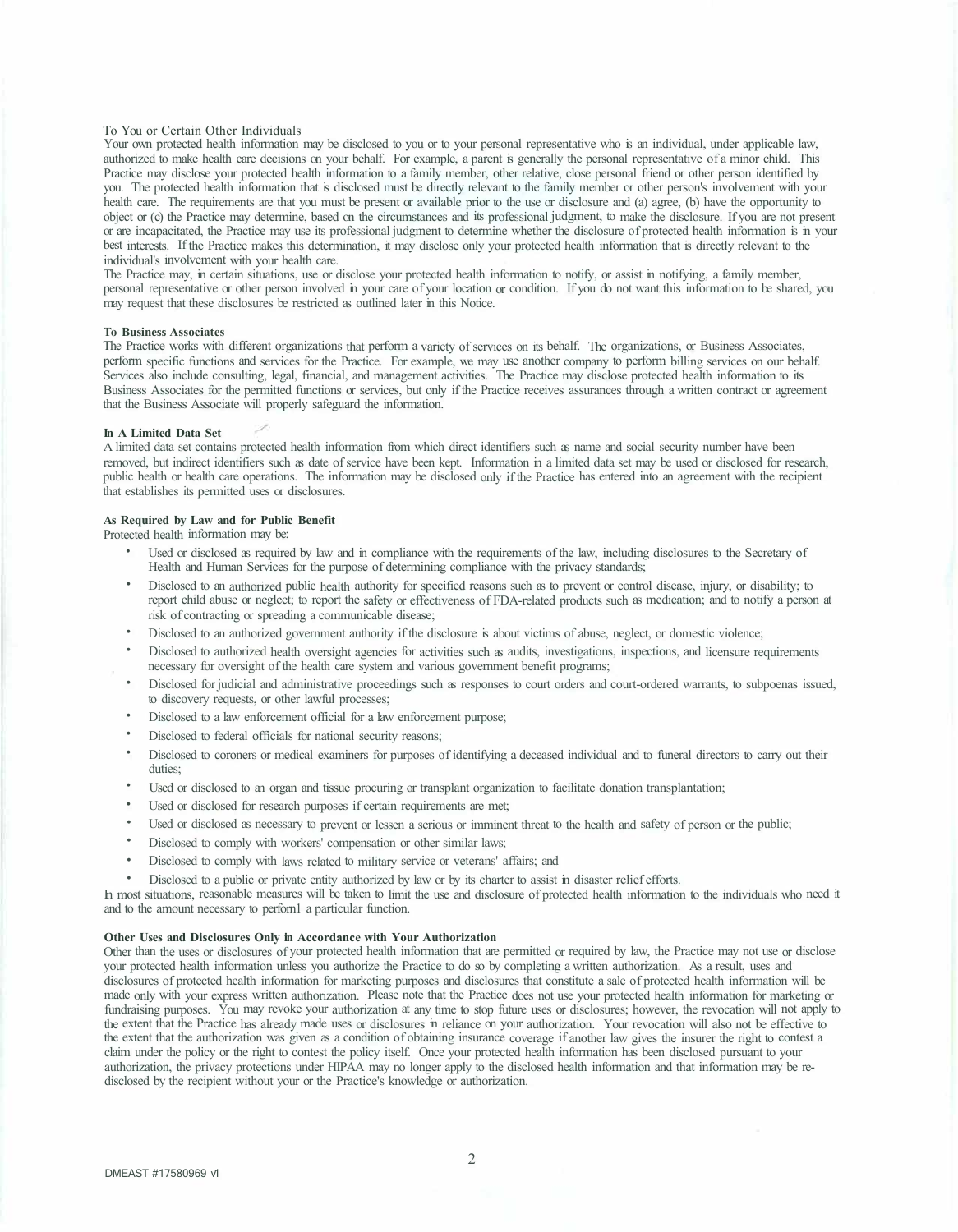#### **Your Individual Rights Regarding Your Protected Health Information**

You have certain rights with respect to your protected health information, as described in detail below. You may exercise your rights by submitting a written request that specifies the right(s) you wish to exercise. Requests should be sent to the Human Resources Department. Contact information is provided at the end of this Notice.

#### **Right to Request Restrictions**

You have the right to request restrictions on certain uses or disclosures of your protected health information for the purposes of treatment, payment or health care operations. The Practice is not required to agree to any restriction that you request. You will be notified if your request is accepted or denied. The Practice may agree to appropriate restrictions if your protected health information pertains to health care items or services that you paid for entirely out-of-pocket and the disclosure of protected health information is for purposes of payment or health care operations.

#### **Right to Receive Confidential Communications**

You have the right to request receipt of confidential communications of your protected health information from the Practice by reasonable alternative means or at an alternative location. For example, you may not want messages left on voicemail or sent to a particular address. To request confidential communications by alternative means or at an alternative location, you must submit your request in writing with the reason(s) for the request. If appropriate, your request should state that the disclosure of all or part of your protected health information by non-confidential communications could endanger you. The Practice will accommodate reasonable requests and will notify you appropriately.

### **Right to Inspect and Copy**

You have the right to inspect and copy your protected health information that is contained in a "designated record set" that is, enrollment, payment, claims determinatiol'r, case or medical management records or records that are used to make decisions about you and that are maintained by the Practice, in a form and format that you request, to the extent such form and format is readily producible by the Practice. The Practice may charge you a reasonable cost-based fee for the labor, supplies and postage associated with your request. There are some exceptions to your right to inspect and copy, such as:

- Psychotherapy notes (if any),
- Information compiled in anticipation of a civil, criminal, or administrative action or proceeding, and
- Situations in which a licensed health care professional determines that releasing the information may have a harmful effect on you or another individual.

In certain circumstances, if you are denied access to your protected health information, you may request a review of the denial. You may request that the Practice send a copy of your protected health information directly to a designated person.

#### **Right to Request an Amendment**

If you believe that protected health information about you that is contained in a "designated record set" is inaccurate or incomplete, you have the right to request that it be amended. Your request must be in writing and you must provide a reason to support your request.

The Practice may deny your request for an amendment if your request is not in writing or if you do not provide a reason for your request. Your request will also be denied if the Practice determines:

- The information was not created by the Practice (unless you provide a reasonable basis to believe that the originator of the information is no longer available to act on your request),
- The information is not maintained by or for the Practice or is not part of the information which you would be permitted to inspect and copy,
- Access to the information is restricted by law, or
- The information is accurate and complete.

If your request is denied, you will receive written notification of the denial explaining the basis for the denial and a description of your rights.

#### **Right to an Accounting of Disclosures**

You have the right to receive a listing of, or an accounting of, disclosures of your protected health information made by the Practice. Certain disclosures do not have to be included in this accounting, including the following:

- Those made for treatment, payment or health care operations,
- Those made pursuant to your written authorization,
- Those made to you,
- Those that are incidental to otherwise permitted or required disclosures,
- Those made as part of a limited data set,
- Disclosures to individuals involved in your care, and
- Disclosures for certain security or intelligence reasons and to certain law enforcement officials.

If you request an accounting of disclosures of your protected health information, you will need to specify the dates you want the accounting to cover. The accounting period cannot exceed six years prior to the date of the request. You are entitled to one free accounting in any I2-month period. The Practice may charge for any additional accountings you request within the same I2-month period. The Practice will notify you in advance of any changes.